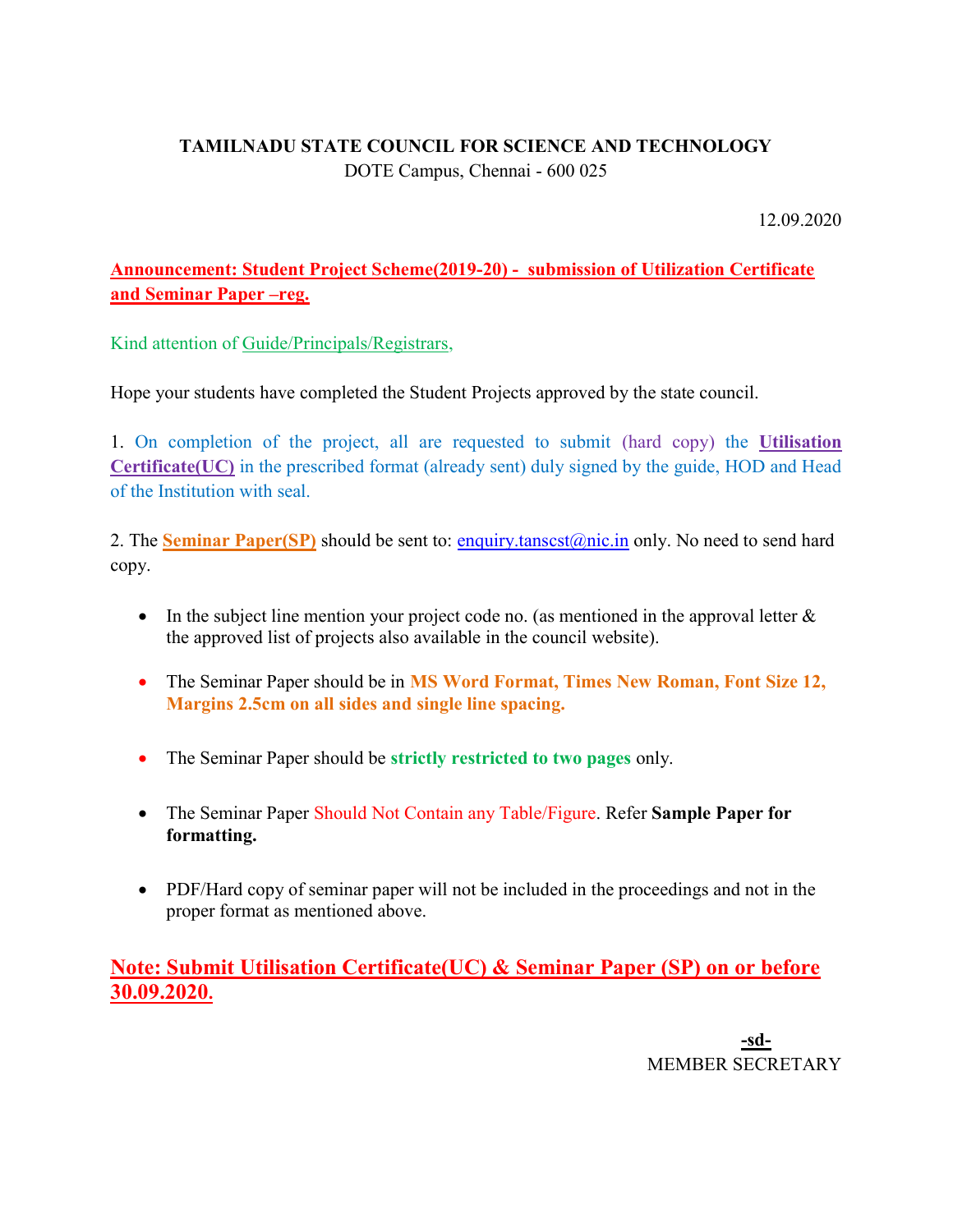## TAMILNADU STATE COUNCIL FOR SCIENCE AND TECHNOLOGY DOTE CAMPUS, CHENNAI - 600 025

## STUDENT PROJECT SCHEME 2019-2020 UTILISATION CERTIFICATE

## (TWO COPIES)

1. Name of the guide and address :

2. Name of the student(s) :

3. Title of the project :

4. Project code :

It is certified that a sum of Rs............ (Rupees ) Sanctioned by the council for carrying out above mentioned student project has been utilized for the purpose for which it was sanctioned and sum of Rs. .........................remaining unutilized is refunded.

Signature of the guide Signature of the HOD Signature of the REGISTRAR/PRINCIPAL/DEAN With SEAL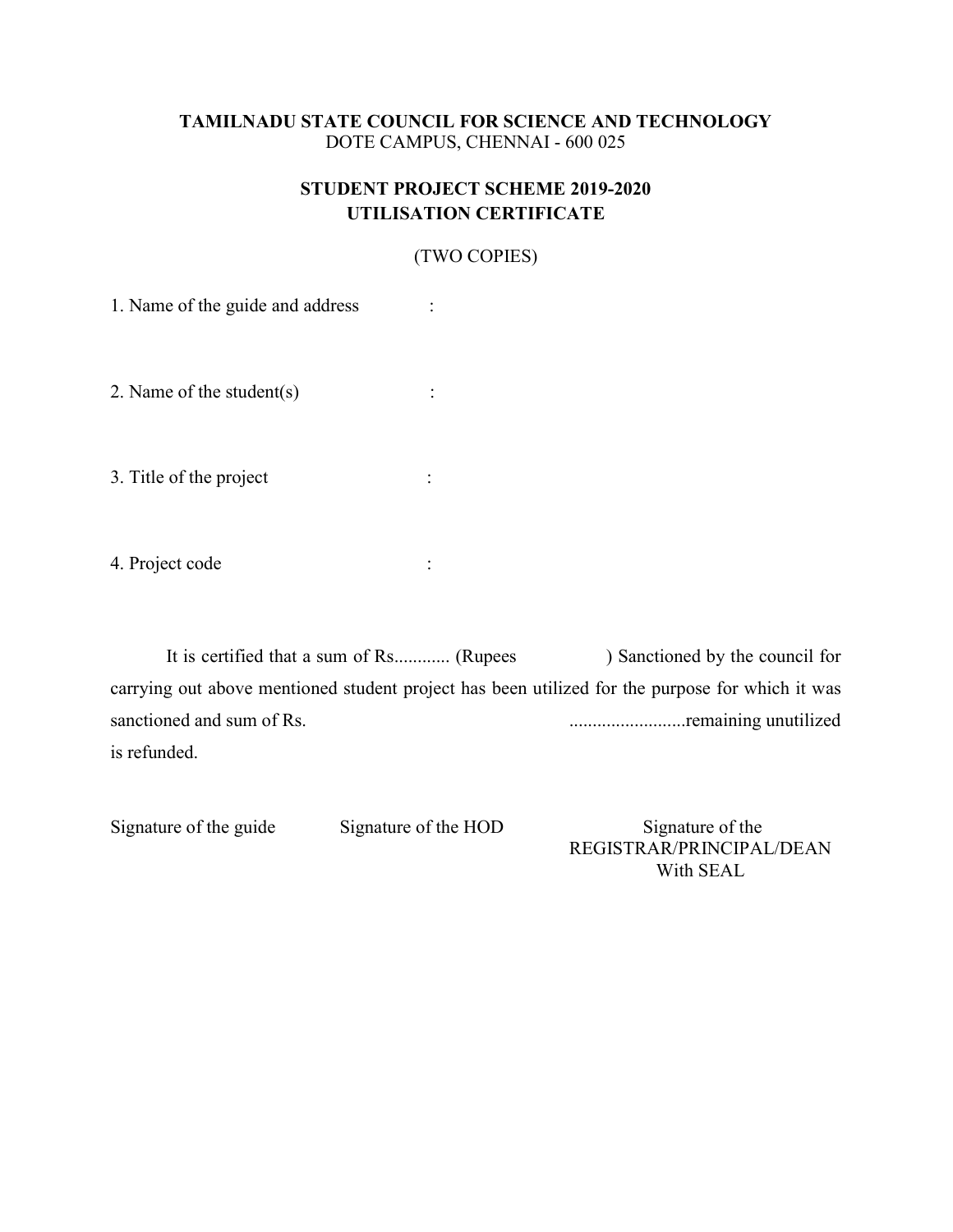## SAMPLE

## ADVANCED TECHNIQUE FOR SOIL MOISTURE CONTENT BASED AUTOMATIC MOTOR PUMPING FOR AGRICULTURAL LAND PURPOSE

#### A. Anand, R. Ramesh, M. Nandhu and N. Ram

Department of Chemistry, Anna University, Chennai – 600 025

#### Abstract

The project mainly aims in designing a system which is capable of checking the soil moisture content and automatically pumps the water into the field for agriculture purpose using solar energy. In irrigation process the most important parameter of monitoring is soil. So, the soil moisture sensor is used to find whether the soil is wet or dry. The pumping motor will pump the water only when the field is dry. The sensor sends the status of the soil to the microcontroller 8051and based on that the controller will display the status in the LCD and switch ON or OFF the submersible pump.

## Introduction

Automatic irrigation system is very important in the field of agriculture. It is used to maintain the level of water or moisture in the soil where crops are planted. Moisture sensor is interfaced with 8051microcontroller. The sensor sends the status of the soil to the microcontroller and if the soil is dry the micro controller will automatically switch ON the solar powered water pump system and GSM modem is used to inform the owner.

## **Motivation**

The motivation for this project came from the countries where economy is based on agriculture and the climatic conditions let to lack of rains and scarcity of water. If the farm land has the water pump, manual invention by farmers is required to turn the pump on\off whenever needed.

## Materials and Methods

The isolated fungal culture which was observed to produce coloured pigments on the cultured agar plate was selected and subcultured on the PDA plates. The plates were incubated at  $30^{\circ}$ C for 14 days. The fungal endophytes were mass cultivated on potato dextrose broth by placing actively growing pure culture in 1000ml Erlenmeyer flasks containing 200ml of the medium. The flasks were incubated at 37ºC for 7 days in shaker incubator at 150 rpm.

## Characterization

The black pigment and pink-red pigment extracted from Curvularia protuberata and Fusarium oxysporum showed maximum absorbance of 260 and 270 nm respectively in the range of 800 - 200 nm Wavelength UV/Vis bandwidth at 1.5 nm and received Absorbance at (Max-Min) at scan speed 400 nm/min